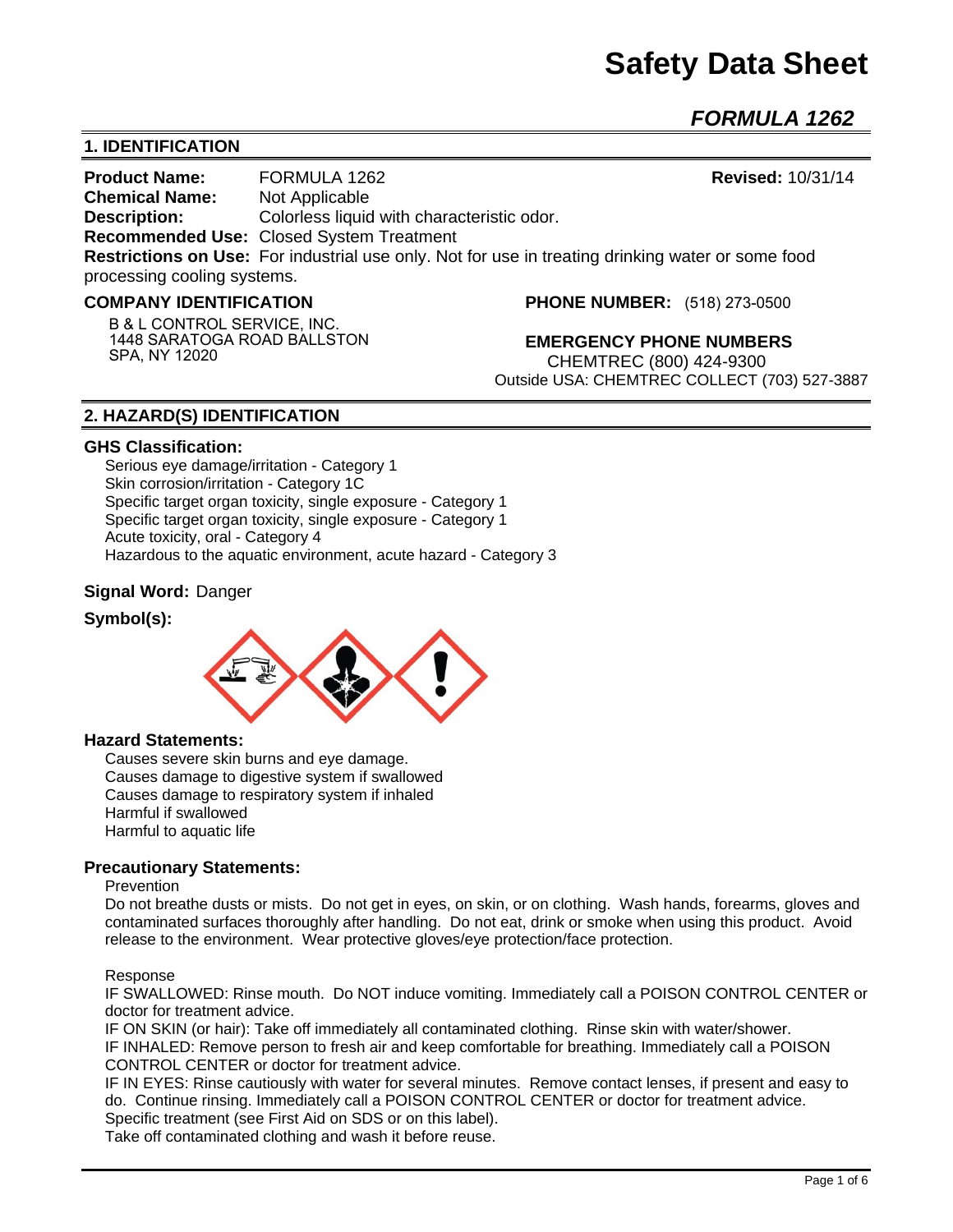IF exposed or concerned: Call a POISON CONTROL CENTER or doctor for treatment advice.

Storage Store locked up.

#### **Disposal**

Dispose of contents/container in accordance with local, regional, national and international regulations.

#### **Hazards Not Otherwise Classified:** None Known.

#### **Percentages of Components with Unknown Acute Toxicity:**

 Dermal: 6% Inhalation: 6%

| <b>3. COMPOSITION / INFORMATION ON INGREDIENTS</b> |            |               |  |
|----------------------------------------------------|------------|---------------|--|
| <b>CHEMICAL INGREDIENTS</b>                        | CAS NO.*   | PERCENT (%)** |  |
| A. Hazardous Ingredients                           |            |               |  |
| SODIUM NITRITE                                     | 7632-00-0  | $2\% - 8\%$   |  |
| SODIUM HYDROXIDE                                   | 1310-73-2  | $< 5\%$       |  |
| TOLYLTRIAZOLE, SODIUM SALT                         | 64665-57-2 | $< 5\%$       |  |
| <b>B. Other Ingredients</b>                        |            |               |  |
| MOLYBDATE SALT                                     | 10102-40-6 |               |  |
| 2-PROPENOIC ACID. POLYMER WITH SODIUM PHOSPHINATE  | 71050-62-9 |               |  |
| <b>BORATE SALT</b>                                 | 1303-96-4  |               |  |

#### **Legend: L=<1%; M=1-10%; H=>10%**

**\* Exposure limit and regulatory information in Sections 8 & 15**

**\*\* Exact percentage is a trade secret. Concentration range is provided to assist users in providing appropriate protections.**

# **4. FIRST AID MEASURES**

- **Eye Contact:** Immediately flush with clean, cool water for 15 minutes and if irritation persists, get medical attention.
- **Skin Contact:** Immediately wash skin with soap and plenty of water while removing contaminated clothing, for at least 15 minutes. If irritation persists, get medical attention. Launder contaminated clothing before reuse.
- **Inhalation:** No adverse effects anticipated by this route of exposure. If effects occur, remove patient to fresh air and give artificial respiration via a suitable mechanical device such as a bag and mask if required and get medical attention. Do not use mouth-to-mouth resuscitation.
- **Ingestion:** Do not induce vomiting. Rinse mouth with copious quantities of water first and get immediate medical attention. Drink several glasses of water. Never give anything by mouth to an unconscious person. If vomiting occurs, keep airways clear.
- **Note to Physician:** There is no specific antidote. Treatment of overexposure should be directed at the control of symptoms and the clinical condition of the patient. Aspiration may cause lung damage. Probable mucosal damage may contraindicate the use of gastric lavage.

#### **Most Important Symptoms/Effects:**

- **Eye Contact:** May cause severe irritation or burns. Prolonged contact may cause irreversible damage and/or blindness.
- **Skin Contact:** Prolonged contact may cause irritation, rash or burns. Severity is generally determined by concentration of solution and duration of contact.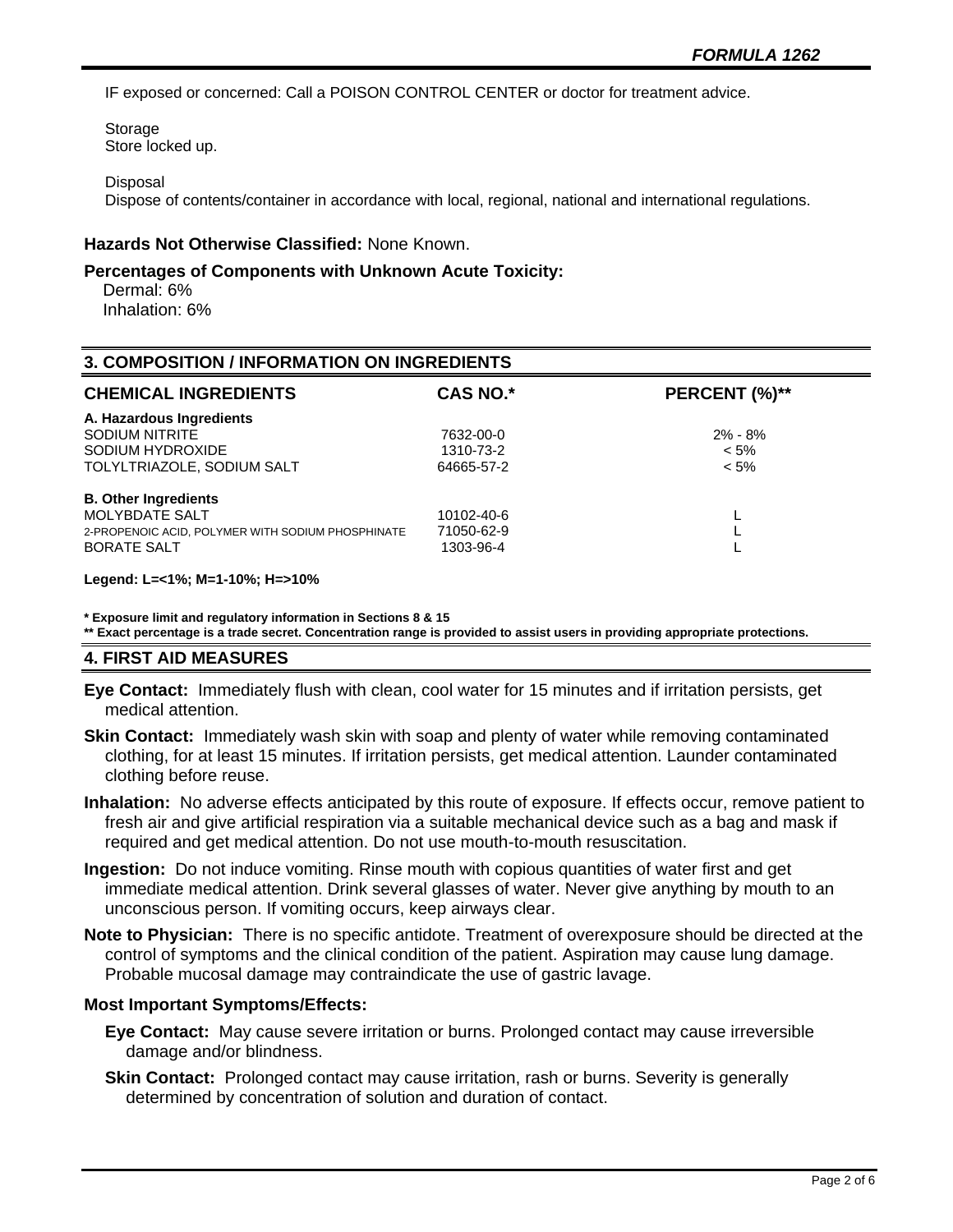- **Inhalation:** Inhalation of mist may be irritating; a stinging sensation may be experienced. May cause damage to the upper respiratory tract and lungs under severe conditions.
- **Ingestion:** May be toxic. May cause severe irritation or burns of the mouth, throat, and internal tissues resulting in possible nausea and/or vomiting. Large amounts can result in acute toxic effects which may be fatal.
- **Indication of Immediate Medical Attention and Special Treatment, if Necessary:** Other than acute, none known. See section 11 for toxicological information.

# **5. FIRE FIGHTING MEASURES**

**Suitable (and Unsuitable) Extinguishing Media:** Flood with water. Heavy water jet advantageous.

**Specific Hazards Arising from the Chemical:** Product is corrosive to eyes, skin, and respiratory system. Closed containers may rupture (due to buildup of pressure) when exposed to extreme heat. If evaporated to dryness, some product residuals may burn. Thermal decomposition may release oxides of carbon and nitrogen. The dry nitrite is an oxidizing agent and can supply oxygen to stimulate or accelerate the combustion of other combustibles.

**Special Protective Equipment and Precautions for Fire-Fighters:** Wear self-contained breathing apparatus and full turn-out gear. Approach fire from upwind direction. If possible, move containers away from fire. Cool fire exposed containers with water spray. If containers rupture or leak, product may evolve irritating or toxic gas under extreme heat. Contain runoff

# **6. ACCIDENTAL RELEASE MEASURES**

# **Spill Containment and Clean-up Instructions:**

Wear suitable protective equipment found in section 8. Small spills may be flushed with copious quantities of water, preferably to a sanitary sewer or waste treatment facility. Larger spills should be diked to prevent runoff and then absorbed in sand or other inert absorbent for disposal. The area may then be flushed with copious quantities of water. Floor may be slippery; use care to avoid falling. Avoid release of this product into the environment to prevent contamination of soil, sewers, natural waterways and/or groundwater. See Section 12 for Ecological Information.

# **7. HANDLING AND STORAGE**

## **Handling and Storage:**

Store in a cool, dry, well ventilated area, between 10°C and 49°C. Keep containers tightly closed when not in use and follow all recommended safety precautions when handling the material. Keep out of sun and away from heat or open flame. Keep away from incompatible materials. See Section 10 for incompatible materials.

# **8. EXPOSURE CONTROL / PERSONAL PROTECTION**

**Engineering Controls:** General ventilation expected to be satisfactory

## **PERSONAL PROTECTION EQUIPMENT**

**Respiratory:** Not normally required.

**Eyes and Face:** Chemical resistant goggles or face shield.

**Hands and Skin:** Chemical resistant rubber, neoprene latex or PVC

**Other Protective Equipment:** Eyewash station in area of use. Wear long sleeve shirt, long pants, and boots.

## **EXPOSURE GUIDELINES**

**Exposure Limits:**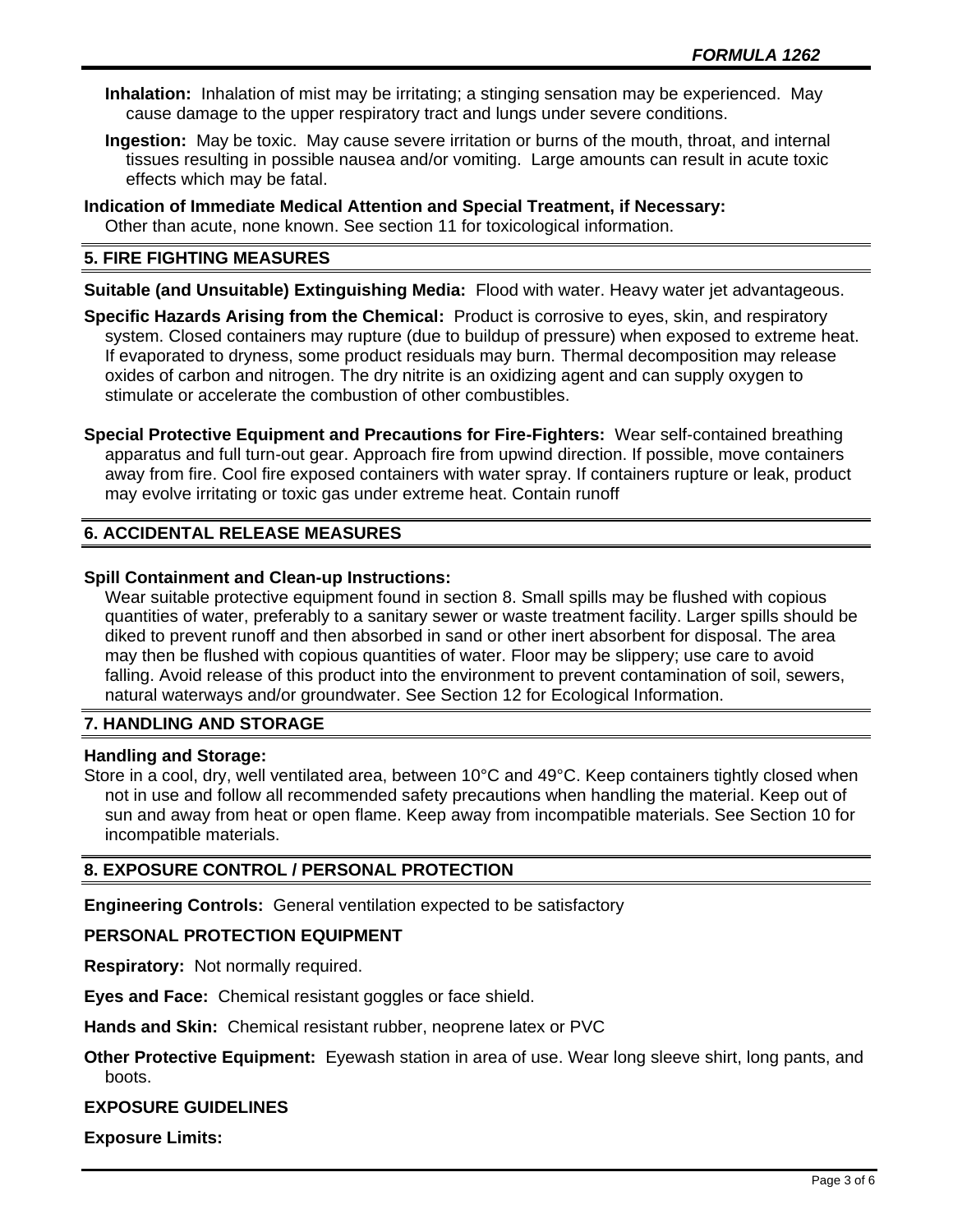| <b>COMPONENT</b>      | TLV            |
|-----------------------|----------------|
| <b>MOLYBDATE SALT</b> | 0.51           |
| SODIUM HYDROXIDE      | 2 <sub>m</sub> |

 $0.5$  mg/m<sup>3</sup>(Mo)  $2 \text{ mg/m}$ 

# **9. PHYSICAL AND CHEMICAL PROPERTIES**

| <b>Appearance and Odor:</b>         | Colorless liquid with characteristic odor. |                                        |                        |
|-------------------------------------|--------------------------------------------|----------------------------------------|------------------------|
| <b>Odor Threshold:</b>              | N.D.                                       | <b>Vapor Pressure:</b>                 | N.A.                   |
| pH (undiluted):                     | $12.1 - 12.6$                              | <b>Vapor Density:</b>                  | ا>                     |
| <b>Freeze Point:</b>                | $<-4°C(25°F)$                              | Specific Gravity(@22°C):               | $1.035 - 1.045$        |
| <b>Boiling Point:</b>               | >100°C (212°F)                             | <b>Solubility in Water:</b>            | Complete               |
| <b>Flash Point:</b>                 | None                                       | <b>Partition Coefficient:</b>          | N.D. (n-octanol/water) |
|                                     |                                            | <b>Auto-Ignition Temperature:</b>      | N.D.                   |
| <b>Evaporation Rate:</b>            | 1.0                                        | <b>Decomposition Temperature: N.D.</b> |                        |
| Flammability (solid, gas): No       |                                            | <b>Viscosity:</b>                      | N.D.                   |
| Flammable Limits in Air: LFL - N.A. | $UFL - N.A.$                               |                                        |                        |

# **10. STABILITY AND REACTIVITY**

**Reactivity:** Not normally reactive at normal temperatures and pressure.

**Chemical Stability:** Stable under normal conditions

**Possibility of Hazardous Reactions:** Will not occur under normal conditions.

**Conditions to Avoid:** Avoid excessive heat, sparks or open flames.

- **Incompatible Materials:** Hazardous reactions can occur with acids, ammonium compounds, reducing agents: particularly cyanides, thiocyanates and thiosulfates, certain combustibles and organics.
- **Hazardous Decomposition Products:** Thermal decomposition may release oxides of carbon and nitrogen. The dry nitrite is an oxidizing agent and can supply oxygen to stimulate or accelerate the combustion of other combustibles.

## **11. TOXICOLOGICAL INFORMATION**

**Ingestion Testing:** Rat, LD50: 1840 mg/kg\*

**Skin Testing:** None established for this product.

**Inhalation Testing:** None established for this product.

\*Calculated based on GHS acute toxicity formula.

## **CHRONIC TOXICITY DATA**

**Sensitization Testing:** None established for this product.

**Other Testing:** None established for this product.

**Routes of Exposure:** Eyes, Ingestion, Inhalation, Skin.

**Eye Contact:** May cause severe irritation or burns. Prolonged contact may cause irreversible damage and/or blindness.

**Skin Contact:** Prolonged contact may cause irritation, rash or burns. Severity is generally determined by concentration of solution and duration of contact.

**Inhalation:** Inhalation of mist may be irritating; a stinging sensation may be experienced. May cause damage to the upper respiratory tract and lungs under severe conditions.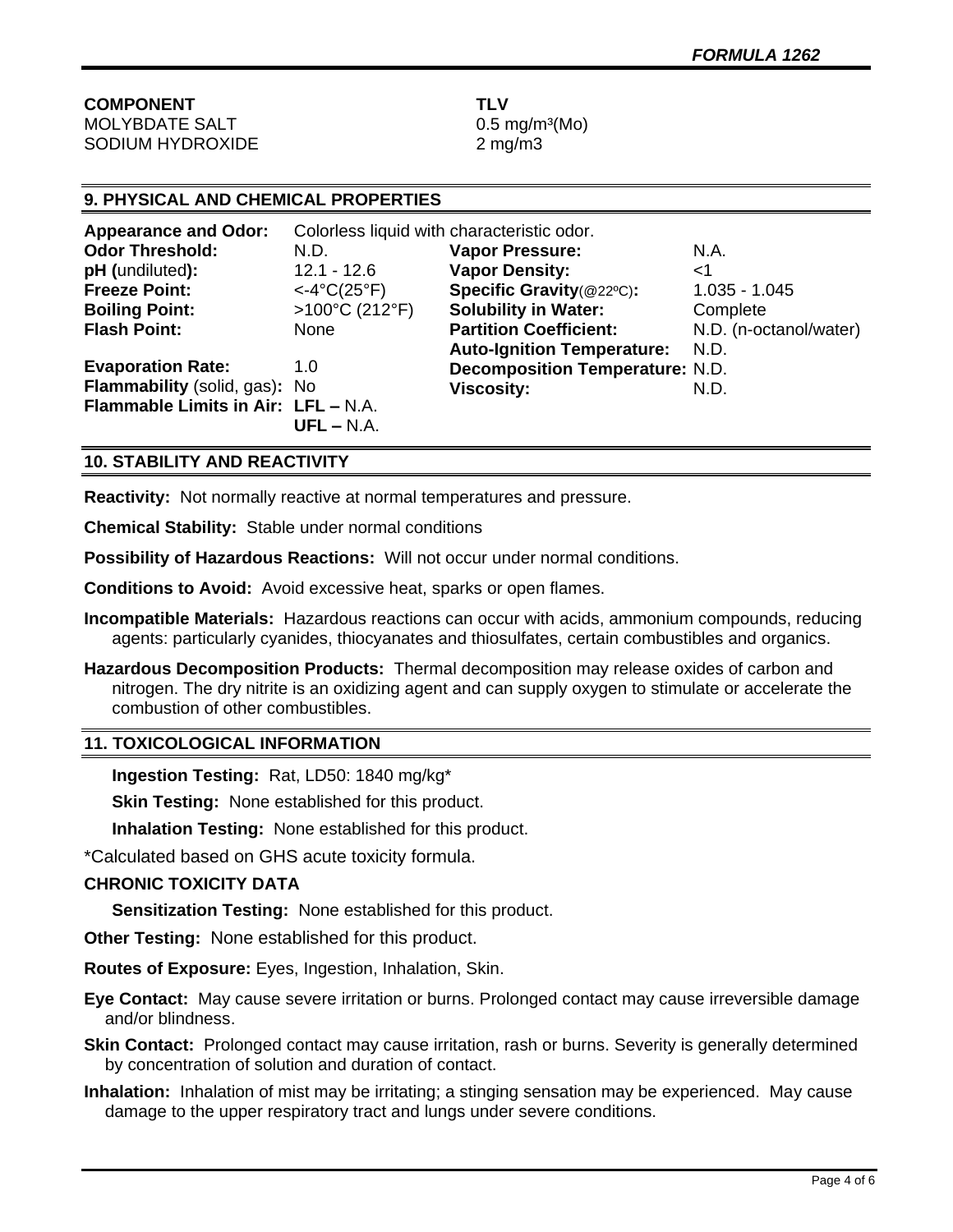**Ingestion:** May be toxic. May cause severe irritation or burns of the mouth, throat, and internal tissues resulting in possible nausea and/or vomiting. Large amounts can result in acute toxic effects which may be fatal.

**Medical Conditions Aggravated by Exposure:** None known.

**Chronic Effects from Repeated Overexposure:** Other than short term effects, none established.

# **12. ECOLOGICAL INFORMATION**

**Aquatic Toxicity Data:** Water Flea, Ceriodaphnia dubia, LC50/48hr: 15.5 mg/l

**Product Fate Data:** None established for this product.

**Biodegradation Data:** None established for this product.

#### **13. DISPOSAL CONSIDERATIONS**

**Waste Disposal:** Dispose of in accordance with local, regional, national and international regulations. Contact the Hazardous Waste representative at the nearest EPA Regional Office for guidance. Container Disposal: Triple rinse container (or equivalent) promptly after emptying and offer for reconditioning if appropriate. Empty the rinsate into application equipment or a mix tank or store rinsate for later use or disposal.

# **14. TRANSPORT INFORMATION**

# **US DEPARTMENT OF TRANSPORTATION (DOT) INFORMATION**

**UN/NA ID Number:** UN3266 **Proper Shipping Name:** CORROSIVE LIQUID, BASIC, INORGANIC, N.O.S. (CONTAINS SODIUM HYDROXIDE) **Hazard Class:** 8 **Packing Group:** PGIII

# **VESSEL TRANSPORT (IMO/IMDG)**

**UN/NA ID Number:** UN3266 **Proper Shipping Name:** CORROSIVE LIQUID, BASIC, INORGANIC, N.O.S. (CONTAINS SODIUM HYDROXIDE) **Hazard Class:** 8 **Packing Group:** PGIII **Marine Pollutant:** No

## **15. REGULATORY INFORMATION**

## **US FEDERAL REGULATIONS**

**TSCA:** All ingredients listed or exempt from listing. **CERCLA and/or SARA RQ:** No ingredients listed in this section. **SARA Section 302 Hazard Class:** No ingredients listed in this section. **SARA Section 311/312 Chemicals:**  Acute Health Hazard: Yes Chronic Health Hazard: No Fire Hazard: No Sudden Release of Pressure Hazard: No Reactive Hazard: No **SARA Section 313 Chemicals:** No ingredients listed in this section.

## **STATE REGULATIONS**

This product does not contain any ingredients known to the State of California to cause cancer.